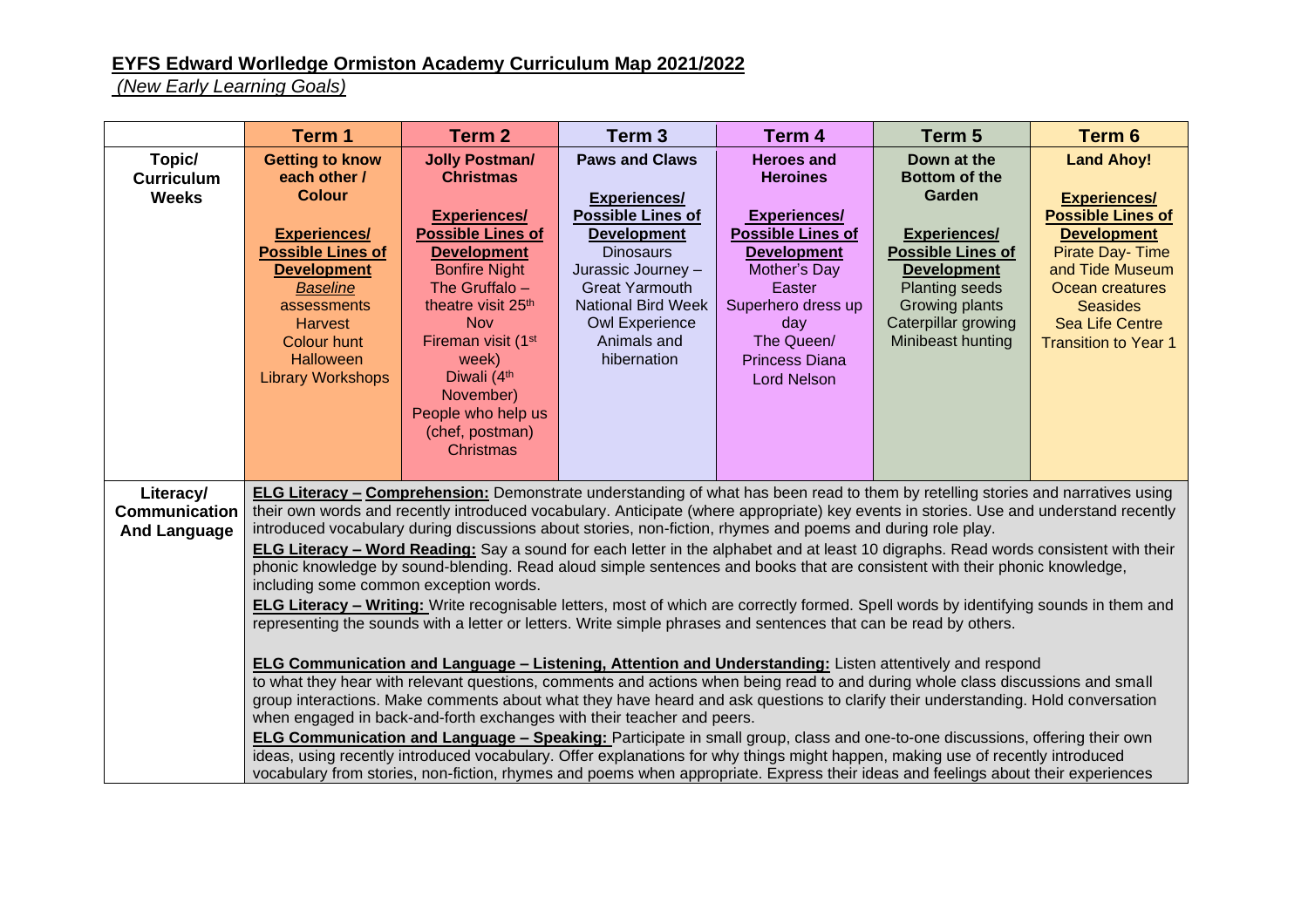using full sentences, including use of past, present and future tenses and making use of conjunctions, with modelling and support from their teacher.

|               | <b>Learning Focus:</b><br><b>Drama</b><br><b>Retelling stories</b><br><b>Creating posters</b><br><b>Colour Mixing</b> | Cards<br><b>Recipe writing</b><br>(making salt dough<br>decs/gingerbread<br>men) | Fact Files Caring for<br>animals     | Comic writing<br>Retelling traditional tales | and verbs<br>Write own<br>version of<br>a story<br>Comparing<br>cultures<br><b>Recounts</b> |              |
|---------------|-----------------------------------------------------------------------------------------------------------------------|----------------------------------------------------------------------------------|--------------------------------------|----------------------------------------------|---------------------------------------------------------------------------------------------|--------------|
| <b>Phonic</b> | Phase 1                                                                                                               | Phase 2                                                                          | Phase 3                              | Phase 4                                      | Phase 4                                                                                     | Phase 4      |
| s             |                                                                                                                       | <b>Revisit/Review</b>                                                            | ai,ee,                               | Consolidation                                | Consolidatio                                                                                | Consolidatio |
| (Letters      | <b>Phase 2</b>                                                                                                        | Phase 3                                                                          | igh, oa, oo, oo, ar, or, ur, ow, oi, | Application of knowledge in                  | n.                                                                                          | n            |
| and           | S,a,t,p,l,n,m,d,g,o,c,k,ck,e,                                                                                         | J, V, W, X, Y, Z, ZZ, QU,                                                        | ear, air, er                         | different contexts                           | Application                                                                                 | Application  |
| Sounds)       | u, r, h, b, f, ff, I, II, ss.                                                                                         | ch, sh, th, ng,                                                                  |                                      |                                              | of                                                                                          | of           |
|               |                                                                                                                       |                                                                                  |                                      |                                              | knowledge                                                                                   | knowledge    |
|               |                                                                                                                       |                                                                                  |                                      |                                              | in different                                                                                | in different |
|               |                                                                                                                       |                                                                                  |                                      |                                              | contexts                                                                                    | contexts     |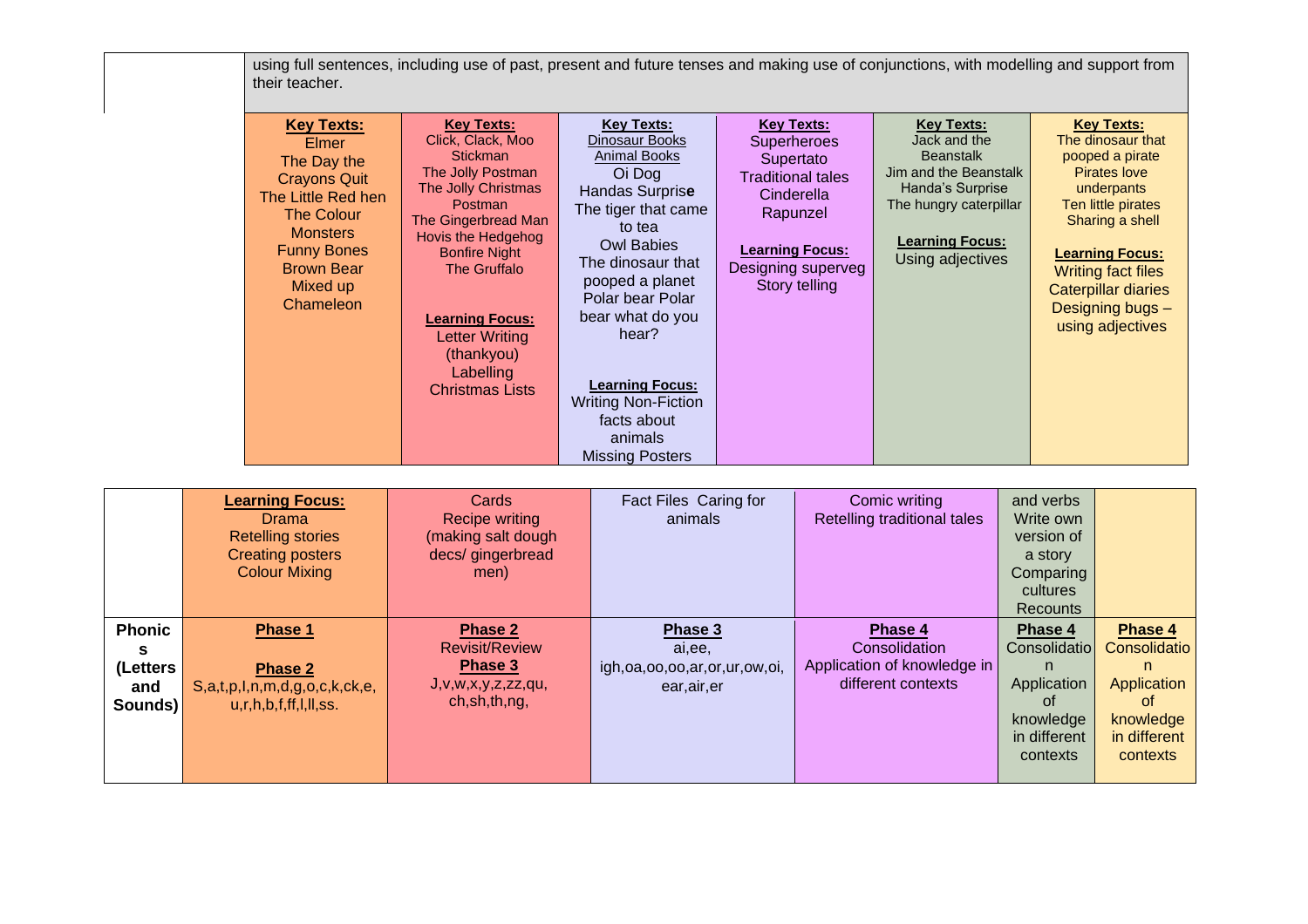| Writing | <b>Mark Making</b>                                                                                                                                       | <b>Mark Making</b>                                                                                                                                                                                                                                                                                                                               | <b>CVC Words using</b>                                                                                                                                                                                                                                                        | <b>CVC Words using</b>                                                                                                                                                                                                                                                                                                                              | To use the                                                                                                                                                         | <b>To write</b>                                                                                                                                                                                                                                                                                             |
|---------|----------------------------------------------------------------------------------------------------------------------------------------------------------|--------------------------------------------------------------------------------------------------------------------------------------------------------------------------------------------------------------------------------------------------------------------------------------------------------------------------------------------------|-------------------------------------------------------------------------------------------------------------------------------------------------------------------------------------------------------------------------------------------------------------------------------|-----------------------------------------------------------------------------------------------------------------------------------------------------------------------------------------------------------------------------------------------------------------------------------------------------------------------------------------------------|--------------------------------------------------------------------------------------------------------------------------------------------------------------------|-------------------------------------------------------------------------------------------------------------------------------------------------------------------------------------------------------------------------------------------------------------------------------------------------------------|
|         | <b>Write initial phonemes</b><br><b>CVC Words using</b><br>$s, a, t, p, l, n, m, d, g, o, c, k, ck, e, u$<br>,r,h,b,f,ff,l,ll,ss.<br><b>Name Writing</b> | <b>Write initial phonemes</b><br><b>CVC Words using</b><br>$s, a, t, p, l, n, m, d, g, o, c, k, ck, e,$<br>u, r, h, b, f, ff, I, II, ss,<br>J,v,w,x,y,z,zz,qu<br>ch, sh, th, ng<br><b>Name Writing</b><br><b>Writing Tricky Words</b><br><b>DM: Spell words by</b><br>identifying the sounds<br>then writing the sound<br>with letter/s. Re-read | $s, a, t, p, l, n, m, d, g, o, c, k, ck, e,$<br>u, r, h, b, f, ff, I, II, ss,<br>J, v, w, x, y, z, zz, qu<br>ch,sh,th,ng ai,ee,<br>igh, oa, oo, oo, ar, or, ur, ow, oi,<br>ear, air, er<br><b>Writing Tricky Words</b><br><b>Write simple sentences</b><br>using taught words | s,a,t,p,l,n,m,d,g,o,c,k,ck,e,<br>u, r, h, b, f, ff, I, II, ss,<br>J, v, w, x, y, z, zz, qu<br>ch,sh,th,ng ai,ee,<br>igh, oa, oo, oo, ar, or, ur, ow, oi,<br>ear, air, er<br><b>Writing Tricky Words</b><br><b>Write simple sentences</b><br>using taught words<br>To use the classroom<br>environments as a<br>support for writing<br>independently | classroom<br>environme<br>nts as a<br>support for<br>writing<br>independe<br>ntly<br>To write<br>words,<br>phrases<br>and simple<br>sentences<br>independe<br>ntly | words,<br>phrases<br>and simple<br><b>sentences</b><br>independen<br>tly<br>To be<br>challenged<br>to write<br>sentences<br>using<br>connectives<br>I.e because,<br>and, so                                                                                                                                 |
|         |                                                                                                                                                          | what they have written to<br>check it makes sense.                                                                                                                                                                                                                                                                                               |                                                                                                                                                                                                                                                                               | DM: Write short sentences<br>with words with known<br>letter sound<br>correspondences using a<br>capital letter and full stop.<br>re-read what they have<br>written to check it makes<br>sense.                                                                                                                                                     | To be<br>challenged<br>to write<br>sentences<br>using<br>connective<br>s I.e<br>because,<br>and, so                                                                | <b>DM: Form</b><br>lower and<br>upper case<br><b>letters</b><br>correctly then<br>write short<br>sentences<br>with words<br>with known<br>letter sound<br>corresponden<br>ces using a<br>capital letter<br>and full stop.<br><b>Re-read what</b><br>they have<br>written to<br>make sure it<br>makes sense. |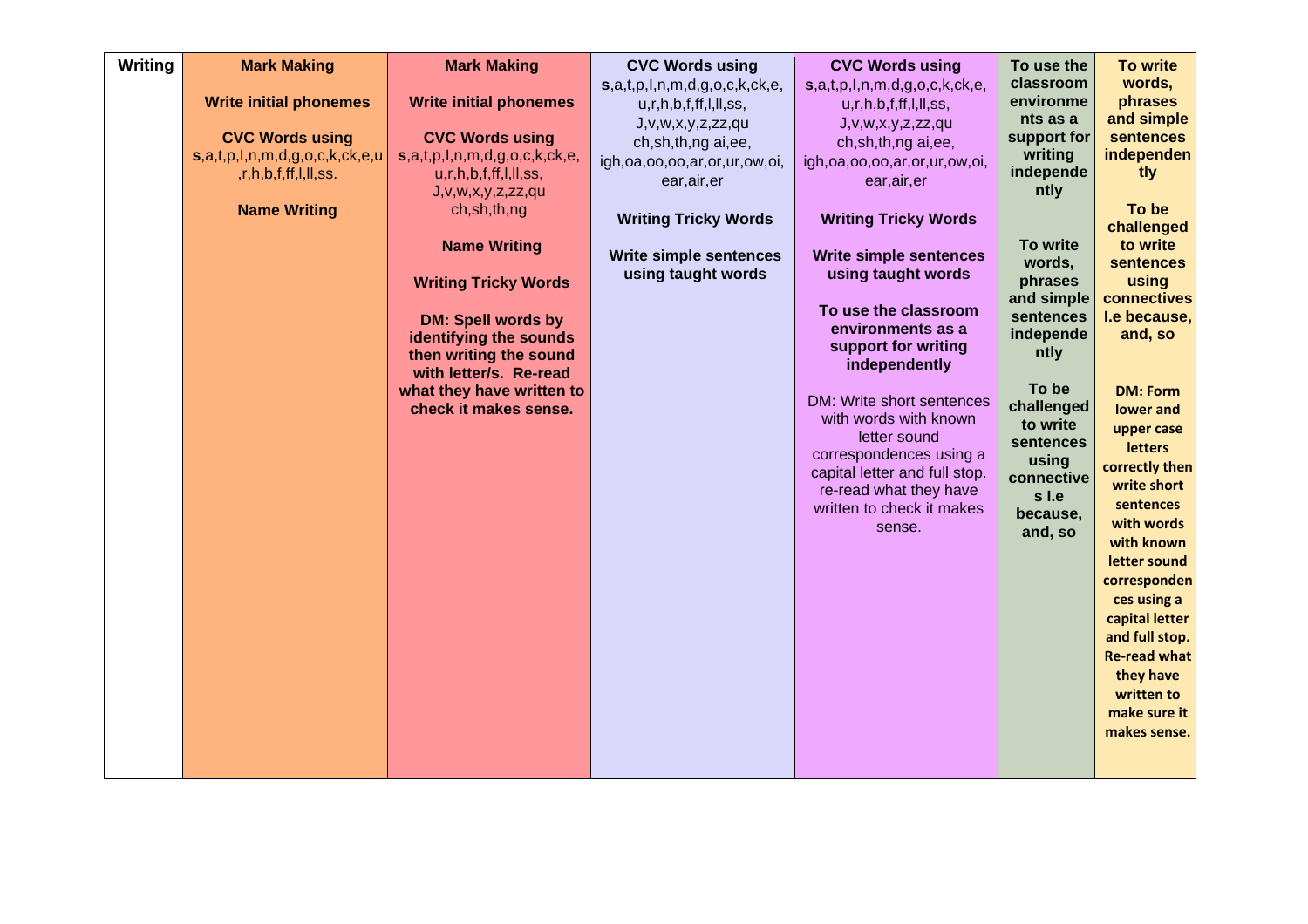| <b>Mathem</b><br>atics |                                                                        | subtraction facts) and some number bonds to 10, including double facts.                                  |                                                                                                                                     | <b>ELG Mathematics – Number:</b> Have a deep understanding of number to 10, including the composition of each number. Subitise (recognise<br>quantities without counting) up to 5. Automatically recall (without reference to rhymes, counting or other aids) number bonds up to 5 (including<br>ELG Mathematics - Numerical Patterns: Verbally count beyond 20, recognising the pattern of the counting system. Compare quantities up to<br>10 in different contexts, recognising when one quantity is greater than, less than or the same as the other quantity. Explore and represent |                                                                                                                                                                                                                                              |                                                                                                                            |
|------------------------|------------------------------------------------------------------------|----------------------------------------------------------------------------------------------------------|-------------------------------------------------------------------------------------------------------------------------------------|------------------------------------------------------------------------------------------------------------------------------------------------------------------------------------------------------------------------------------------------------------------------------------------------------------------------------------------------------------------------------------------------------------------------------------------------------------------------------------------------------------------------------------------------------------------------------------------|----------------------------------------------------------------------------------------------------------------------------------------------------------------------------------------------------------------------------------------------|----------------------------------------------------------------------------------------------------------------------------|
|                        | 1. Early Mathematical<br>experiences<br>2. Pattern and Early<br>number | 3. Numbers within 6<br>4. Addition and<br>subtraction within 6<br>5. Measures<br>Shape and sorting<br>6. | Numbers within 10<br>7.<br>Calendar and time<br>8.<br>Addition and<br>9.<br>subtraction within<br>10<br>10. Grouping and<br>Sharing | patterns within numbers up to 10, including evens and odds, double facts and how quantities can be distributed equally.<br>11. Number patterns<br>within 15<br>12. Doubling and<br>Halving<br>13. Shape and Pattern                                                                                                                                                                                                                                                                                                                                                                      | 14.<br><b>Sec</b><br>urin<br>$\mathbf{g}$<br>addi<br>tion<br>and<br>subt<br>racti<br>on.<br>fact<br><sub>S</sub><br>15. Nu<br>mb<br>er<br>patt<br>ern<br>s<br>with<br>in<br>20<br>16. Nu<br>mb<br>er<br>patt<br>ern<br>S<br>bey<br>ond<br>20 | 17. Mo<br>ney<br>18. Me<br>asu<br>res<br>19. Exp<br>lora<br>tion<br>of<br>patt<br>ern<br>S<br>with<br>in<br>nu<br>mb<br>er |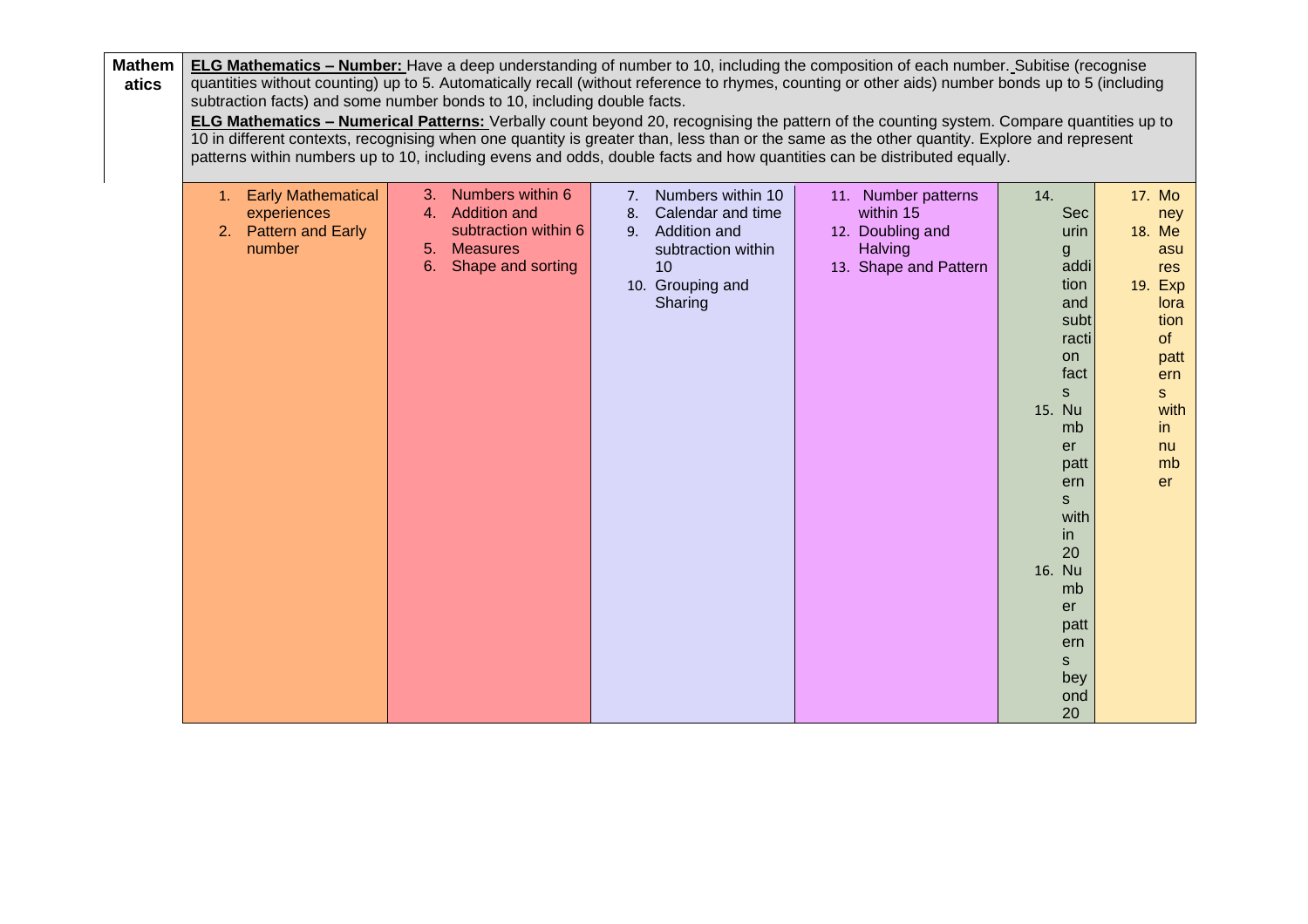| <b>PSED</b>                                                                                                                                                                                                                                                                                                                                                                                                                                                                                                                                                                                                                                                                         | <b>ELG PSED – Self-Regulation:</b> Show an understanding of their own feelings and those of others, and begin to regulate their behaviour<br>accordingly. Set and work towards simple goals, being able to wait for what they want and control their immediate impulses when appropriate. |                                |                                             |                                 |                                                        |                                  |  |  |
|-------------------------------------------------------------------------------------------------------------------------------------------------------------------------------------------------------------------------------------------------------------------------------------------------------------------------------------------------------------------------------------------------------------------------------------------------------------------------------------------------------------------------------------------------------------------------------------------------------------------------------------------------------------------------------------|-------------------------------------------------------------------------------------------------------------------------------------------------------------------------------------------------------------------------------------------------------------------------------------------|--------------------------------|---------------------------------------------|---------------------------------|--------------------------------------------------------|----------------------------------|--|--|
| (As part of<br>circle time                                                                                                                                                                                                                                                                                                                                                                                                                                                                                                                                                                                                                                                          | Give focused attention to what the teacher says, responding appropriately even when engaged in activity, and show an ability to follow<br>instructions involving several ideas or actions.                                                                                                |                                |                                             |                                 |                                                        |                                  |  |  |
| and each<br>ELG PSED - Managing Self: Be confident to try new activities and show independence, resilience and perseverance in the face of challenge.<br>value will<br>Explain the reasons for rules, know right from wrong and try to behave accordingly. Manage their own basic hygiene and personal needs,<br>be taught<br>including dressing, going to the toilet and understanding the importance of healthy food choices.<br>through<br>ELG PSED - Building Relationships: Work and play cooperatively and take turns with others. Form positive attachments to adults and<br>the<br>friendships with peers. Show sensitivity to their own and to others' needs.<br>following |                                                                                                                                                                                                                                                                                           |                                |                                             |                                 |                                                        |                                  |  |  |
| books)                                                                                                                                                                                                                                                                                                                                                                                                                                                                                                                                                                                                                                                                              | <b>Respect</b><br><b>Elmer</b>                                                                                                                                                                                                                                                            | <b>Caring</b><br>Fill a Bucket | <b>Tolerance</b><br>Giraffes Can't<br>Dance | <b>Responsibility Supertato</b> | <b>Aspiration</b><br><b>Think</b><br><b>Big</b><br>Zog | <b>Honesty</b><br><b>Tiddler</b> |  |  |

| <b>Physical</b><br><b>Development</b> | ELG PD - Gross Motor Skills: Negotiate space and obstacles safely, with consideration for themselves and others. Demonstrate<br>strength, balance and coordination when playing. Move energetically, such as running, jumping, dancing, hopping, skipping and<br>climbing.<br><b>ELG PD – Fine Motor Skills:</b> Hold a pencil effectively in preparation for fluent writing – using the tripod grip in almost all cases. Use a<br>range of small tools, including scissors, paintbrushes and cutlery. Begin to show accuracy and care when drawing. |                                                                                                                                                                                                                                                              |              |                                 |                     |                              |  |  |
|---------------------------------------|------------------------------------------------------------------------------------------------------------------------------------------------------------------------------------------------------------------------------------------------------------------------------------------------------------------------------------------------------------------------------------------------------------------------------------------------------------------------------------------------------------------------------------------------------|--------------------------------------------------------------------------------------------------------------------------------------------------------------------------------------------------------------------------------------------------------------|--------------|---------------------------------|---------------------|------------------------------|--|--|
|                                       | <b>Health and Fitness</b>                                                                                                                                                                                                                                                                                                                                                                                                                                                                                                                            | <b>Gymnastics</b>                                                                                                                                                                                                                                            | <b>Dance</b> | <b>Travelling and</b><br>Moving | <b>Athletics</b>    | <b>Outdoor Team</b><br>Games |  |  |
|                                       |                                                                                                                                                                                                                                                                                                                                                                                                                                                                                                                                                      |                                                                                                                                                                                                                                                              |              |                                 | <b>Healthy diet</b> | <b>Exercising for a</b>      |  |  |
|                                       |                                                                                                                                                                                                                                                                                                                                                                                                                                                                                                                                                      |                                                                                                                                                                                                                                                              |              |                                 |                     | healthy body                 |  |  |
| Understanding<br>of the World         | <b>ELG UoW – Past and Present:</b> Talk about the lives of the people around them and their roles in society. Know some similarities and<br>differences between things in the past and now, drawing on their experiences and what has been read in class. Understand the past<br>through settings, characters and events encountered in books read in class and storytelling.<br>ELG UoW -People, Culture and Communities: Describe their immediate environment using knowledge from observation, discussion,                                        |                                                                                                                                                                                                                                                              |              |                                 |                     |                              |  |  |
|                                       | stories, non-fiction texts and maps. Know some similarities and differences between different religious and cultural communities in this<br>country, drawing on their experiences and what has been read in class. Explain some similarities and differences between life in this                                                                                                                                                                                                                                                                    |                                                                                                                                                                                                                                                              |              |                                 |                     |                              |  |  |
|                                       |                                                                                                                                                                                                                                                                                                                                                                                                                                                                                                                                                      | country and life in other countries, drawing on knowledge from stories, non-fiction texts and (when appropriate) maps.<br><b>ELG UoW – The Natural World:</b> Explore the natural world around them, making observations and drawing pictures of animals and |              |                                 |                     |                              |  |  |
|                                       |                                                                                                                                                                                                                                                                                                                                                                                                                                                                                                                                                      | plants. Know some similarities and differences between the natural world around them and contrasting environments, drawing on their                                                                                                                          |              |                                 |                     |                              |  |  |
|                                       |                                                                                                                                                                                                                                                                                                                                                                                                                                                                                                                                                      | experiences and what has been read in class. Understand some important processes and changes in the natural world around them,<br>including the seasons and changing states of matter.                                                                       |              |                                 |                     |                              |  |  |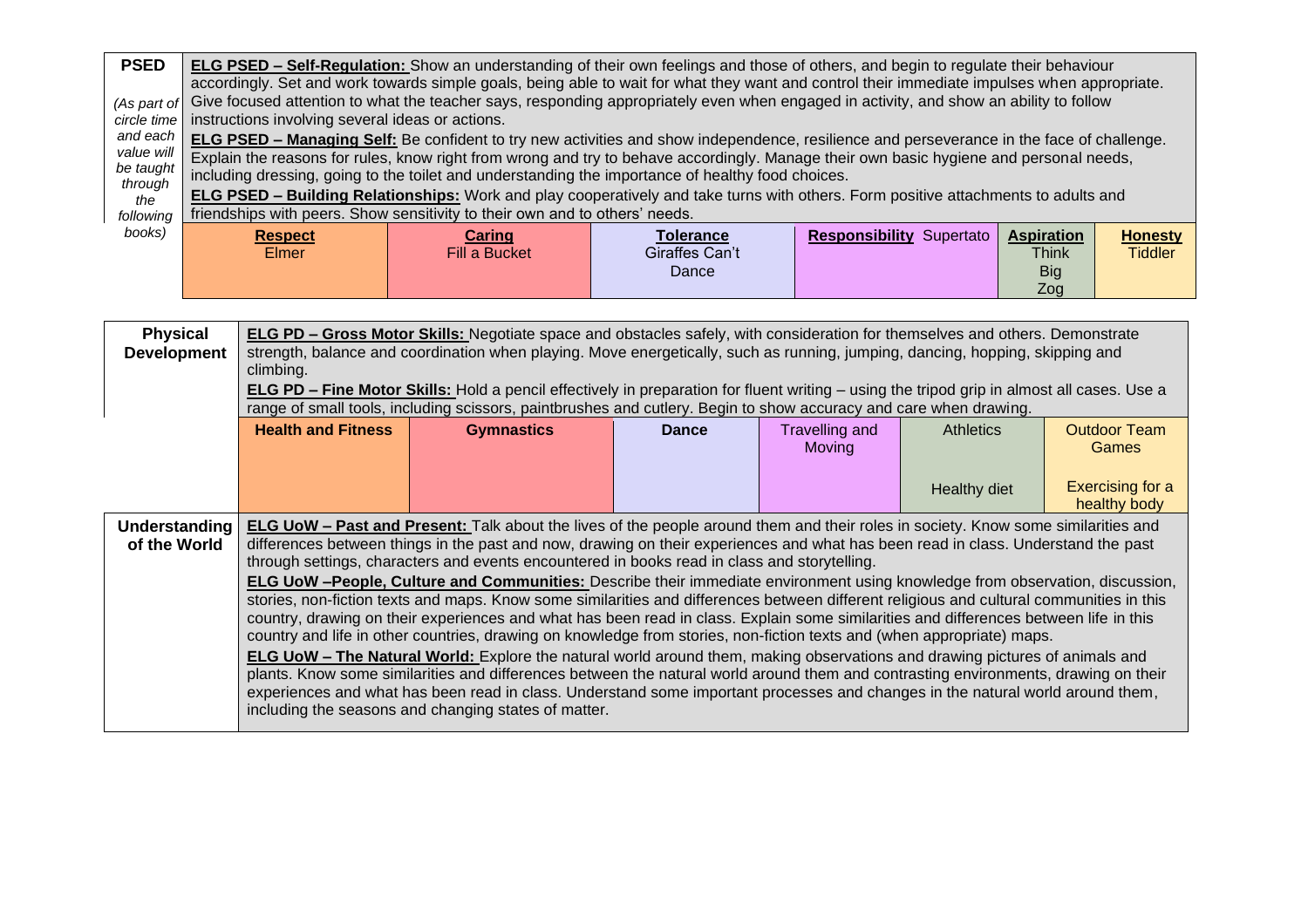| <b>Expressive Arts</b><br>and Design | <b>People, Culture and</b><br><b>Communities</b><br><b>Library Workshops</b><br><b>Being Unique</b><br>Different cultures within the<br>classroom<br><b>The Natural World</b><br>Autumn<br>Animals and their<br>patterns/colours<br><b>Past and Present</b><br><b>Ourselves</b><br>Did we always have colour?<br>What was different?<br><b>ELG EAD - Creating with Materials:</b> Safely use and explore a variety of materials, tools and techniques, experimenting with colour,<br>design, texture, form and function. Share their creations, explaining the process they have used. Make use of props and materials when<br>role playing characters in narratives and stories.<br><b>ELG EAD - Being Imaginative and Expressive:</b> Invent, adapt and recount narratives and stories with peers and their teacher. Sing a<br>range of well-known nursery rhymes and songs. Perform songs, rhymes, poems and stories with others, and (when appropriate) try to<br>move in time with music. | <b>People, Culture</b><br>and<br><b>Communities</b><br><b>Christmas</b><br><b>Christingles</b><br><b>Diwali</b><br>Children In<br><b>Need</b><br><b>The Natural</b><br><b>World</b><br>The weather -<br><b>Seasons</b><br><b>Past and</b><br><b>Present</b><br>Jobs - how are<br>they different<br>now?<br><b>Technologies</b><br>Christmas-then<br>and now | <b>People, Culture</b><br>and<br><b>Communities</b><br>Chinese new year<br><b>The Natural World</b><br>Winter<br>Ice/melting and<br>freezing<br>Making observations<br>of animals<br><b>Past and Present</b><br>Role of vets,<br>palynologists,<br>history of<br>dinosaurs | <b>People, Culture</b><br>and<br><b>Communities</b><br><b>The Queen</b><br>Family (hero's)<br><b>The Natural</b><br><b>World</b><br>Spring<br><b>Science week</b><br><b>Past and</b><br><b>Present</b><br><b>Easter time</b><br>Role of real life<br>superheroes | People, Culture<br>and<br><b>Communities</b><br>Comparing<br>cultures<br>(Handa's<br>Surprise)<br>Mrs Ola to talk<br>about Africa<br><b>The Natural</b><br><b>World</b><br><b>Growing plants</b><br>Insects in our and<br>other environments<br>Growing<br>caterpillars<br><b>Past and</b><br><b>Present</b><br>How have we<br>grown?<br><b>Growth of animals</b><br>and how they<br>change | <b>People, Culture</b><br>and<br><b>Communities</b><br>People we find at<br>the seaside<br><b>The Natural</b><br><b>World</b><br><b>Creatures that live</b><br>in the sea and on<br>the beach<br><b>Past and</b><br><b>Present</b><br><b>History of</b><br>pirates |
|--------------------------------------|------------------------------------------------------------------------------------------------------------------------------------------------------------------------------------------------------------------------------------------------------------------------------------------------------------------------------------------------------------------------------------------------------------------------------------------------------------------------------------------------------------------------------------------------------------------------------------------------------------------------------------------------------------------------------------------------------------------------------------------------------------------------------------------------------------------------------------------------------------------------------------------------------------------------------------------------------------------------------------------------|-------------------------------------------------------------------------------------------------------------------------------------------------------------------------------------------------------------------------------------------------------------------------------------------------------------------------------------------------------------|----------------------------------------------------------------------------------------------------------------------------------------------------------------------------------------------------------------------------------------------------------------------------|------------------------------------------------------------------------------------------------------------------------------------------------------------------------------------------------------------------------------------------------------------------|---------------------------------------------------------------------------------------------------------------------------------------------------------------------------------------------------------------------------------------------------------------------------------------------------------------------------------------------------------------------------------------------|--------------------------------------------------------------------------------------------------------------------------------------------------------------------------------------------------------------------------------------------------------------------|
| <b>Music</b><br>(charanga)           | <b>Special People</b><br>Introduction to singing and<br><b>Nursery Rhymes</b><br><b>Harvest Songs (cauliflowers</b><br>fluffy)                                                                                                                                                                                                                                                                                                                                                                                                                                                                                                                                                                                                                                                                                                                                                                                                                                                                 | <b>Christmas</b><br>Christmas songs                                                                                                                                                                                                                                                                                                                         | <b>Everyone!</b><br>Action songs,                                                                                                                                                                                                                                          | <b>Our World</b>                                                                                                                                                                                                                                                 | <b>Big Bear Funk</b>                                                                                                                                                                                                                                                                                                                                                                        | Reflect, rewind,<br>replay                                                                                                                                                                                                                                         |
| Art                                  | Colour mixing (primary and<br>secondary)                                                                                                                                                                                                                                                                                                                                                                                                                                                                                                                                                                                                                                                                                                                                                                                                                                                                                                                                                       | <b>Making Christmas</b><br>decorations and<br>cards                                                                                                                                                                                                                                                                                                         | Collages of<br>different<br>environments                                                                                                                                                                                                                                   | Castle paintings<br>(water colours)                                                                                                                                                                                                                              | Van Gough<br><b>Sunflowers</b>                                                                                                                                                                                                                                                                                                                                                              | <b>Making Matisse</b><br>minibeasts<br>Pompom spiders                                                                                                                                                                                                              |